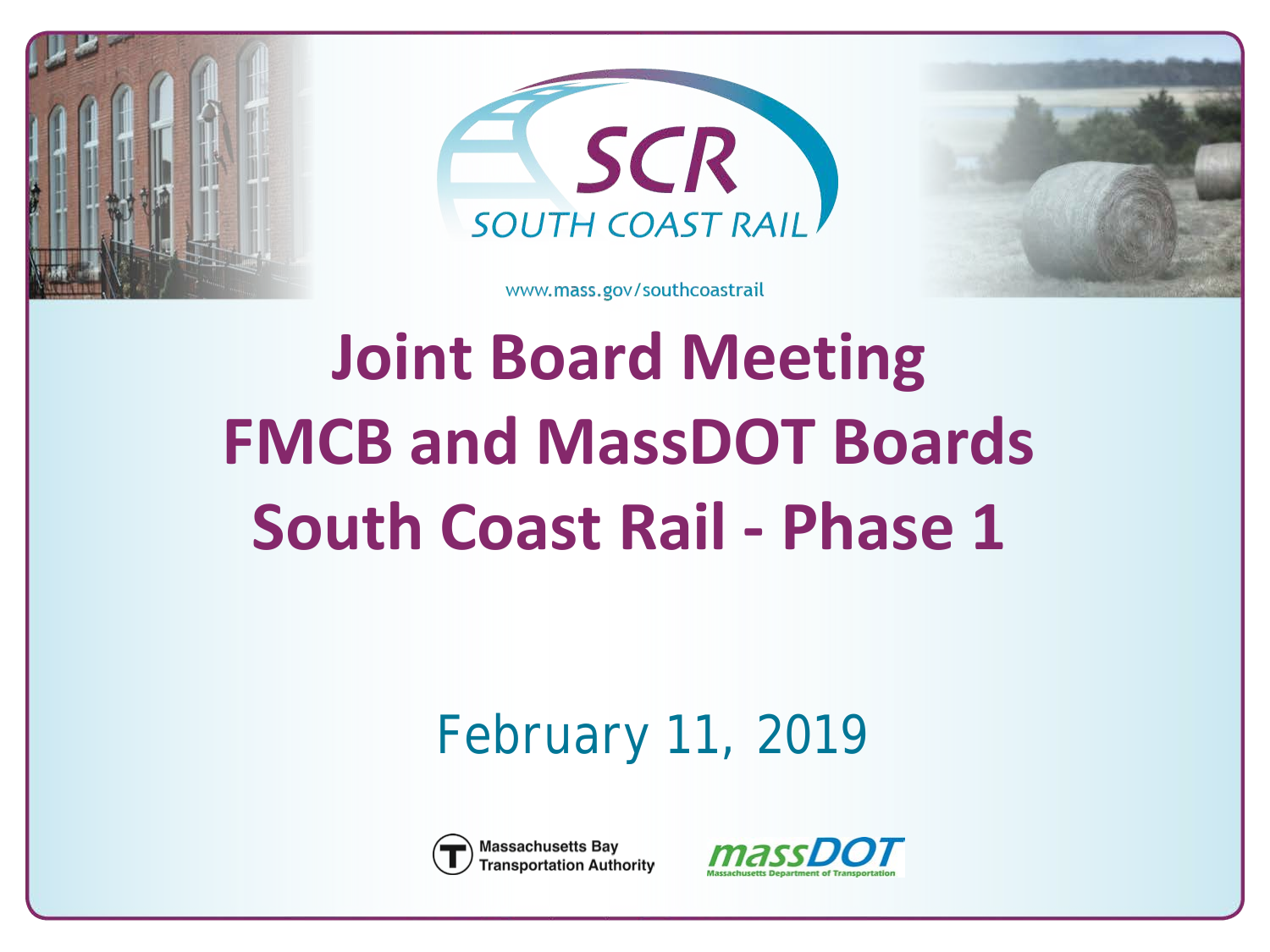



#### **Overview**

The South Coast Rail project continues to make significant progress:

- Phase 1 early action work remains on schedule and within the Board allocated CIP amount
- A new PM/CM team is being selected and a new staffing plan is in development
- Later today, the Board will be asked to approve a contract (culverts) to further advance Phase 1 early action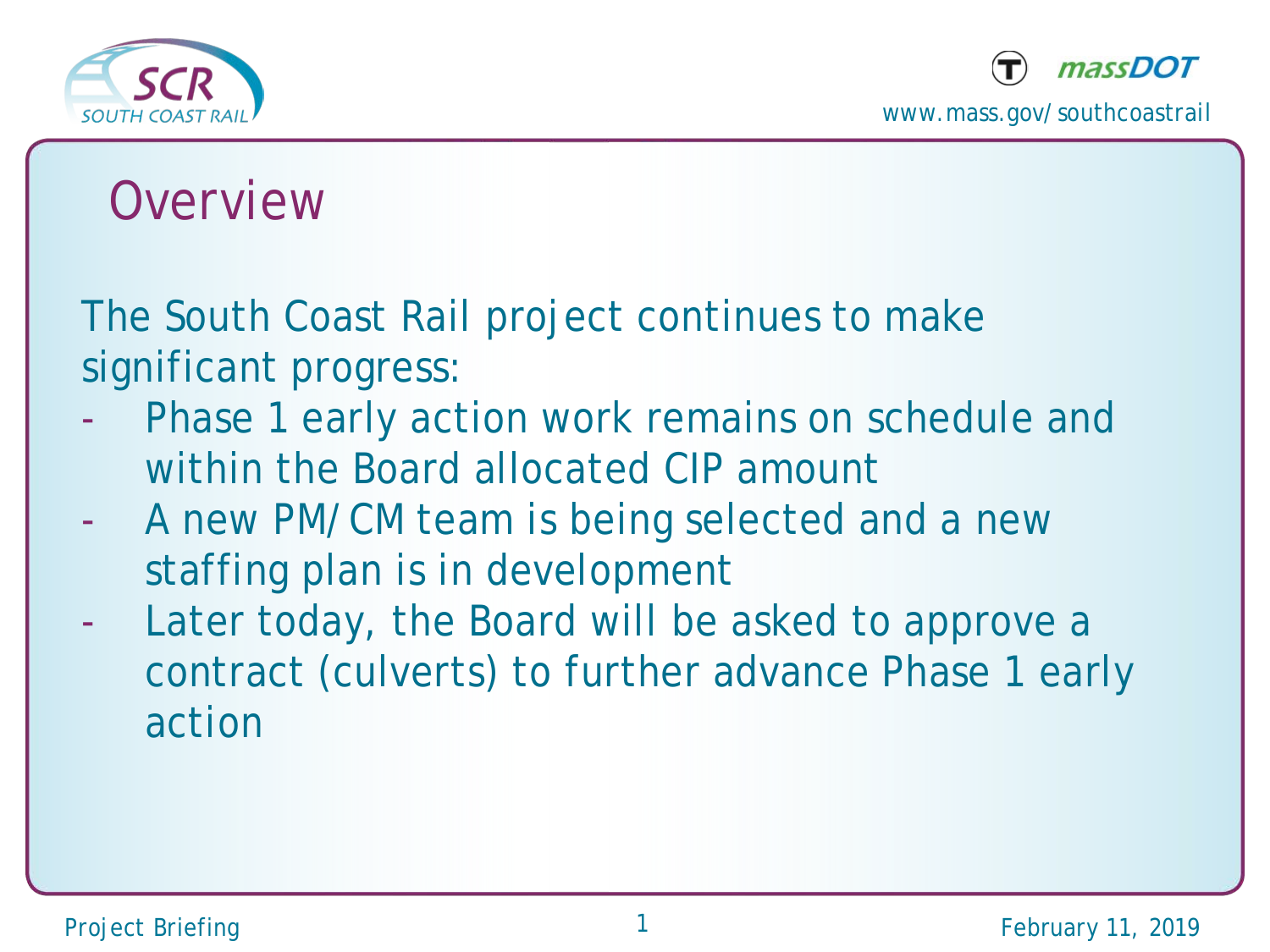



#### Finance

Late last year, MassDOT engaged independent consultants to review the budget and timeline of Phase I. This analysis is due by the end of February.

At that time MassDOT will work with Administration and Finance to reconcile the projected budget and schedule with existing sources including state bond cap and existing capacity within the Rail Enhancement Program, as well as any other sources which may be available for this project.

A final finance plan is anticipated by the end of March.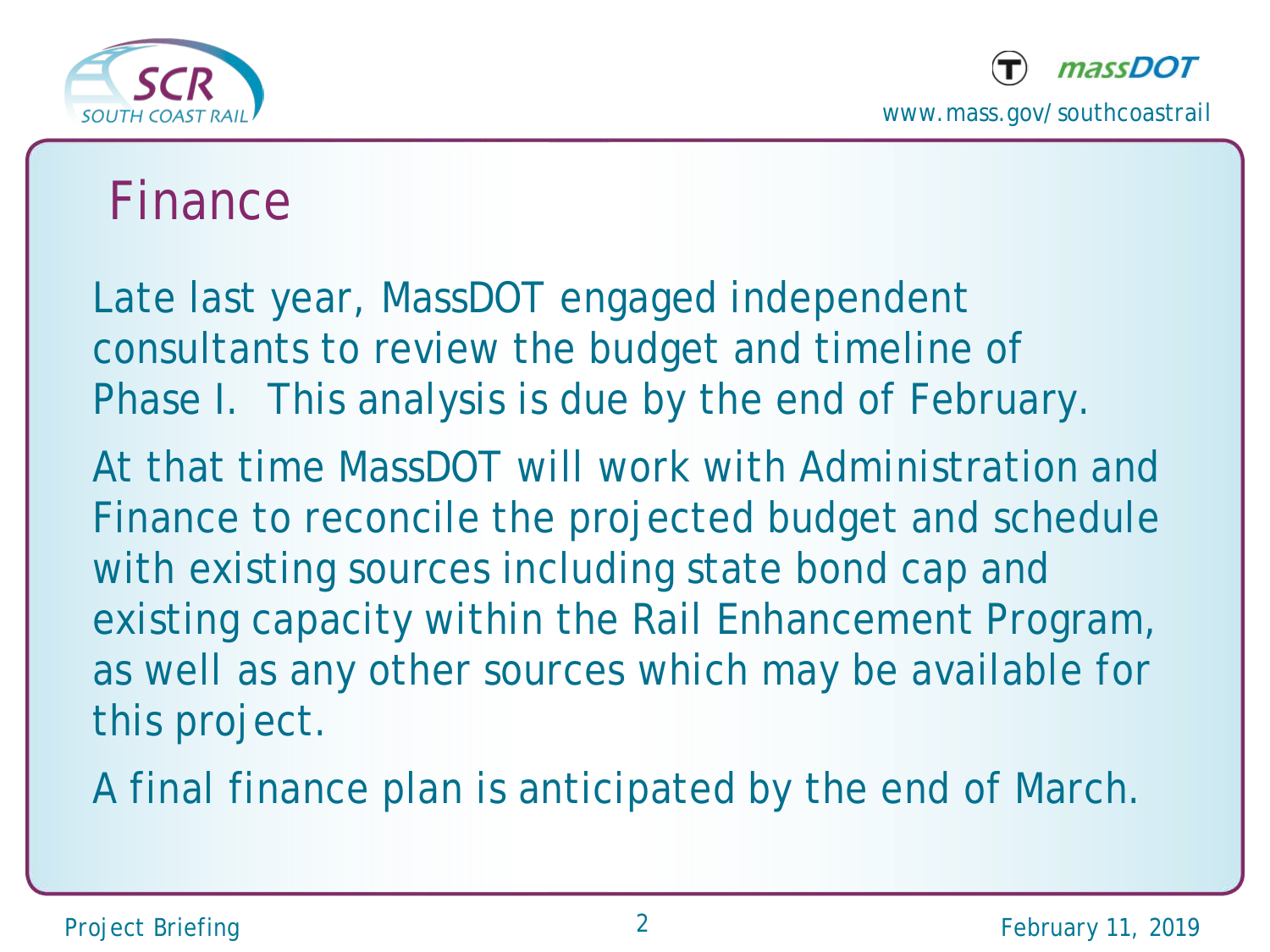



#### 2018 Milestones

- Phase 1 State Environmental Review **Completed** FSEIR (6/15/2018)
- Phase 1 Wetlands Permitting **11 out 12 Order of Conditions issued**
- Phase 1 Federal Environmental Review Environmental Assessment Statement of Findings (EASOF) under review by the ACOE
- State and Federal permitting for all SGR projects **completed**
- **Early Action Projects:** 
	- Special Trackwork procurement **awarded** 12/14/2018
	- Culvert contract **bids opened** on 1/16/2019
	- Replacement of 4 Bridges **advertised** on 12/22/2018; bid opening on 3/26/2019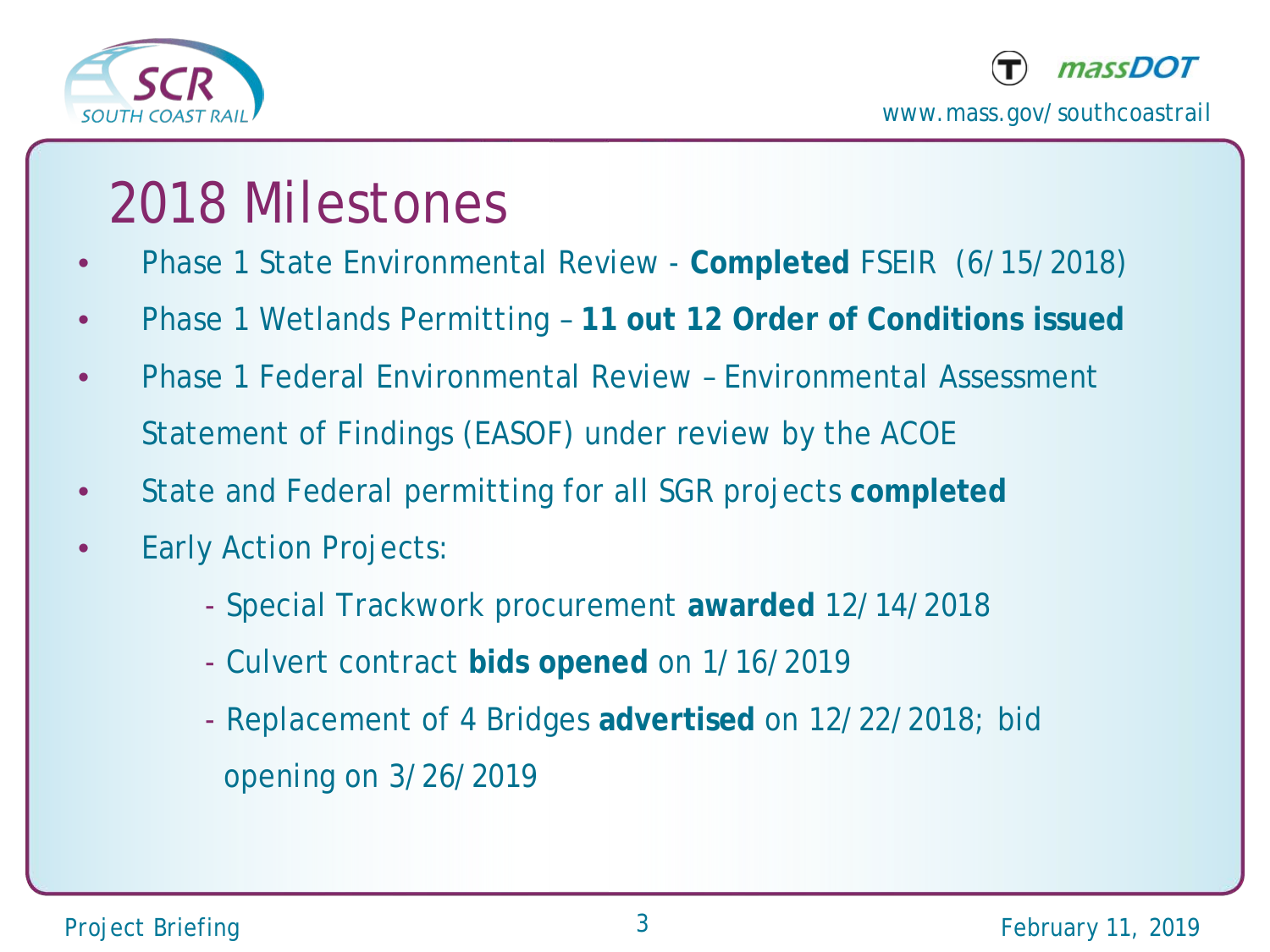



## Ongoing Activities - 2018-2019

Phase 1 State and Federal permitting work continues:

- Chapter 91 License issued on 1/31/2019
- MassDEP 401 permit and MCZM Consistency Cert expected 2/2019
- ACOE Section 404 permit pending state and tribal consultation (expected April 2019)

Phase 1 Program oversight progressing:

- New PM/CM Team procurement: Interviewed two firms on 2/1/19
- Cost/schedule validation by two independent teams: initiated on 12/10/2018 for completion this month
- Agency organization in development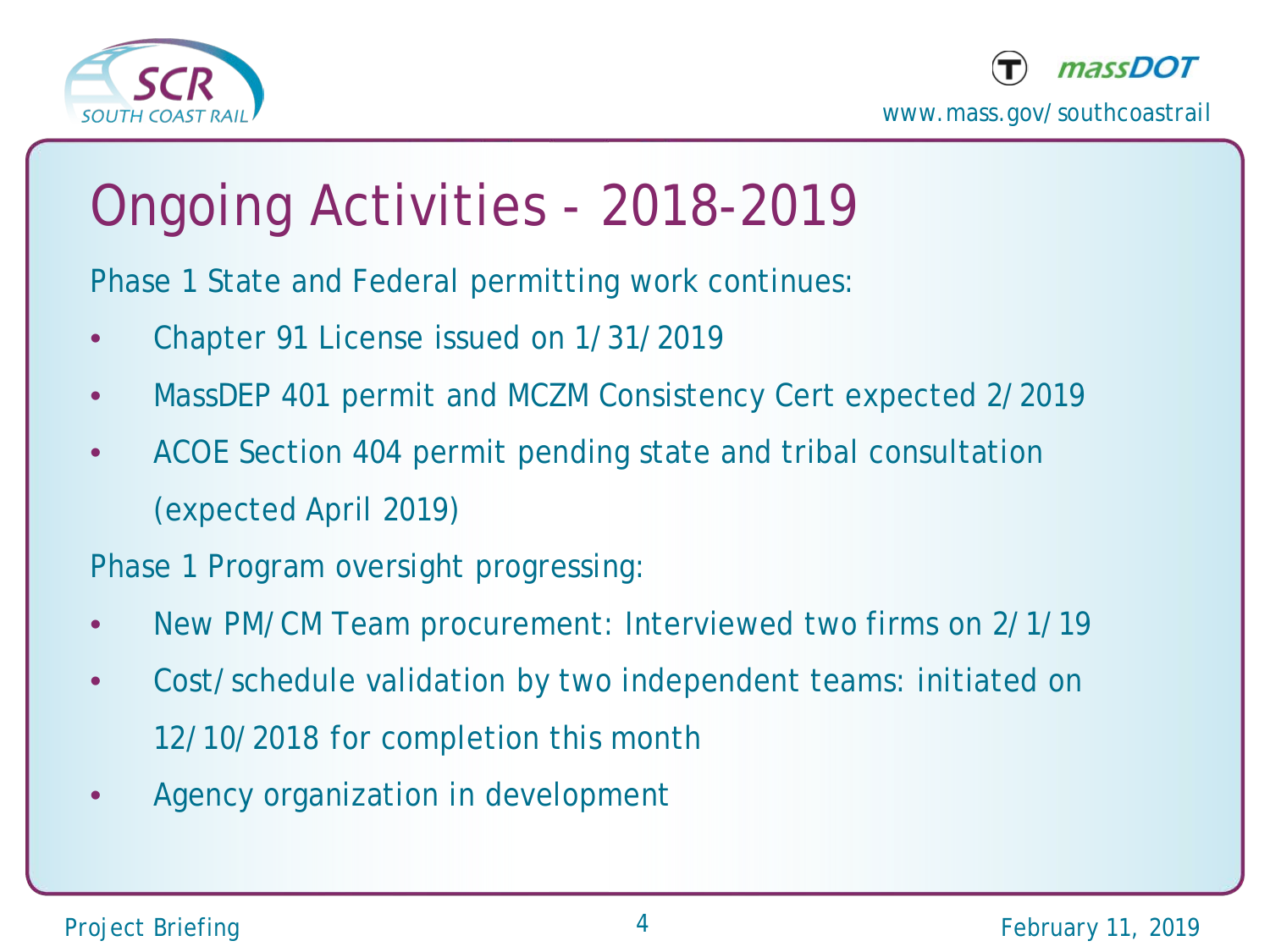



#### FY19 Activities Underway

- 1. Advancing Phase 1 Final design (while continuing to advance Full Build preliminary design)
- 2. Finalize permitting (Section 401 & 404 Permits, one NOI)
- 3. Advancing land acquisition needed for stations, layovers, ROW, signals equipment, and track
- 4. Initiate vehicle procurement for new coaches and locomotives
- 5. Complete independent cost and schedule validation process by end of February 2019
- 6. Develop Finance Plan

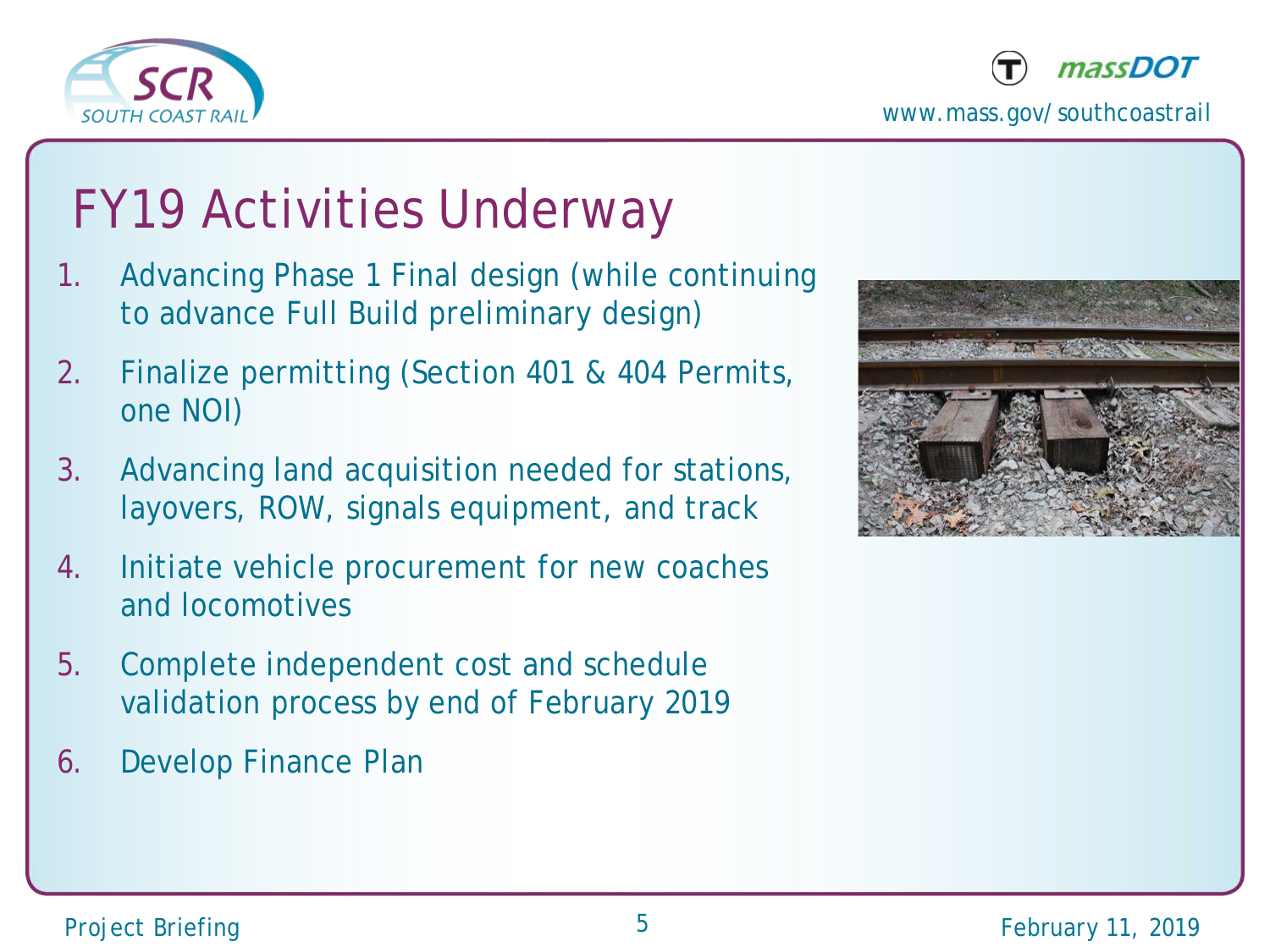



### FY19 Activities Underway

- **7.** Program Governance:
- Engage new PM/CM team
- Development of Agency Staffing Plan
- **8.** Draft Force Account Agreements
- Railroads (MCRR, Keolis, & Amtrak)
- Utility Agreements
- **9.** Continue to coordinate with host communities

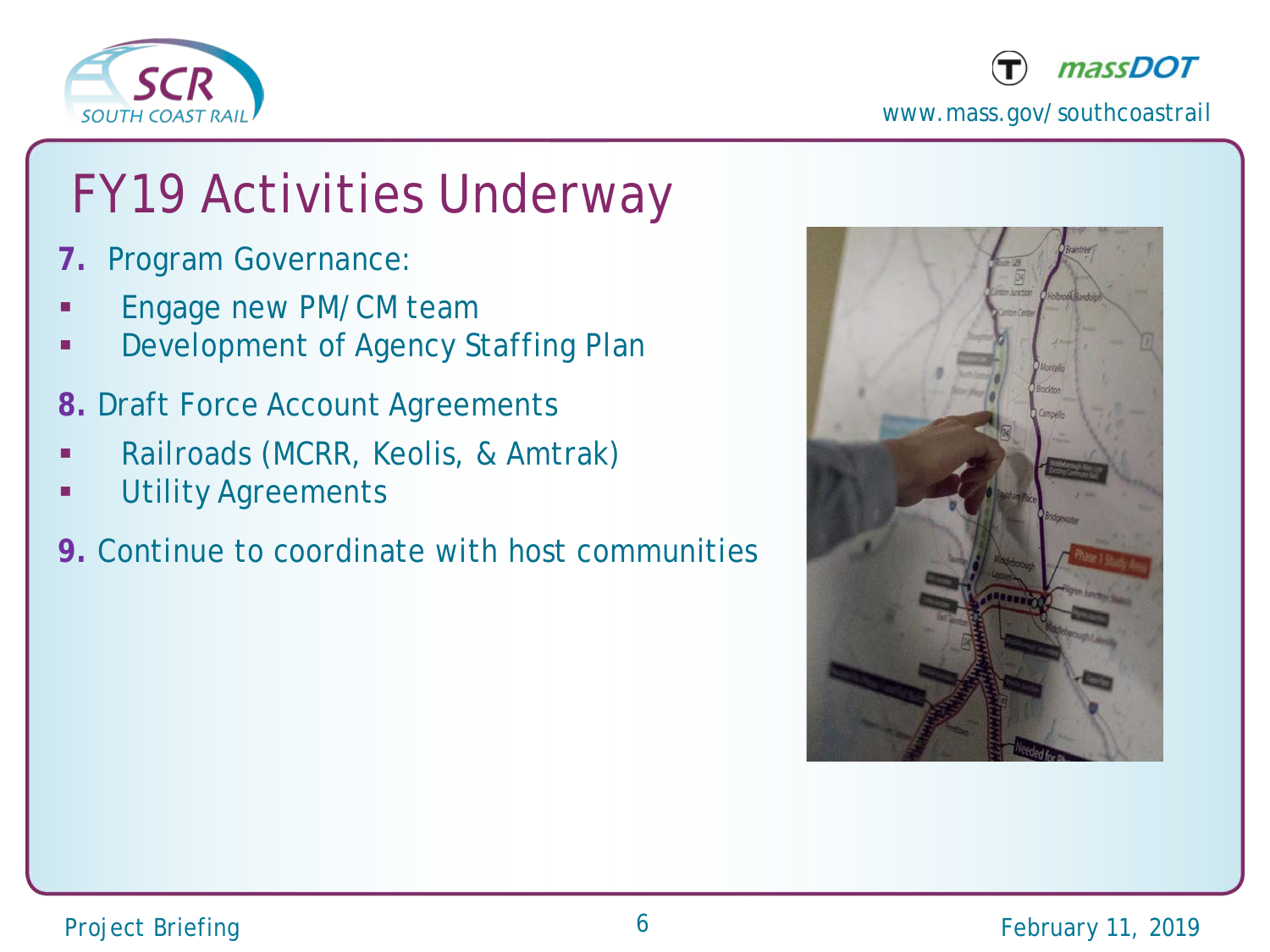



### Early Action Construction Contract Update

| <b>Contract</b><br><b>Package</b> | <b>Agency</b> | Advertisement/<br><b>Award</b> | <b>Construction</b><br><b>Timeline</b> |
|-----------------------------------|---------------|--------------------------------|----------------------------------------|
| <b>Special Trackwork</b>          | MassDOT R&T   | Award 12/14/2018               | Jan 2019 - June 2020                   |
| <b>EA Culverts/Tarkiln Xing</b>   | MassDOT R&T   | <b>Award 2/11/2019</b>         | Feb 2019 - Dec 2019                    |
| EA 4 Bridge                       | MassDOT Hwy   | <b>Advertised 12/22/2018</b>   | April 2019 – Sept 2020                 |

#### Construction Oversight:

- Special Trackwork MassDOT will oversee delivery to secure locations
- Culverts STV will provide CM services through a task order contract
- Bridges MassDOT Highway personnel will oversee and monitor construction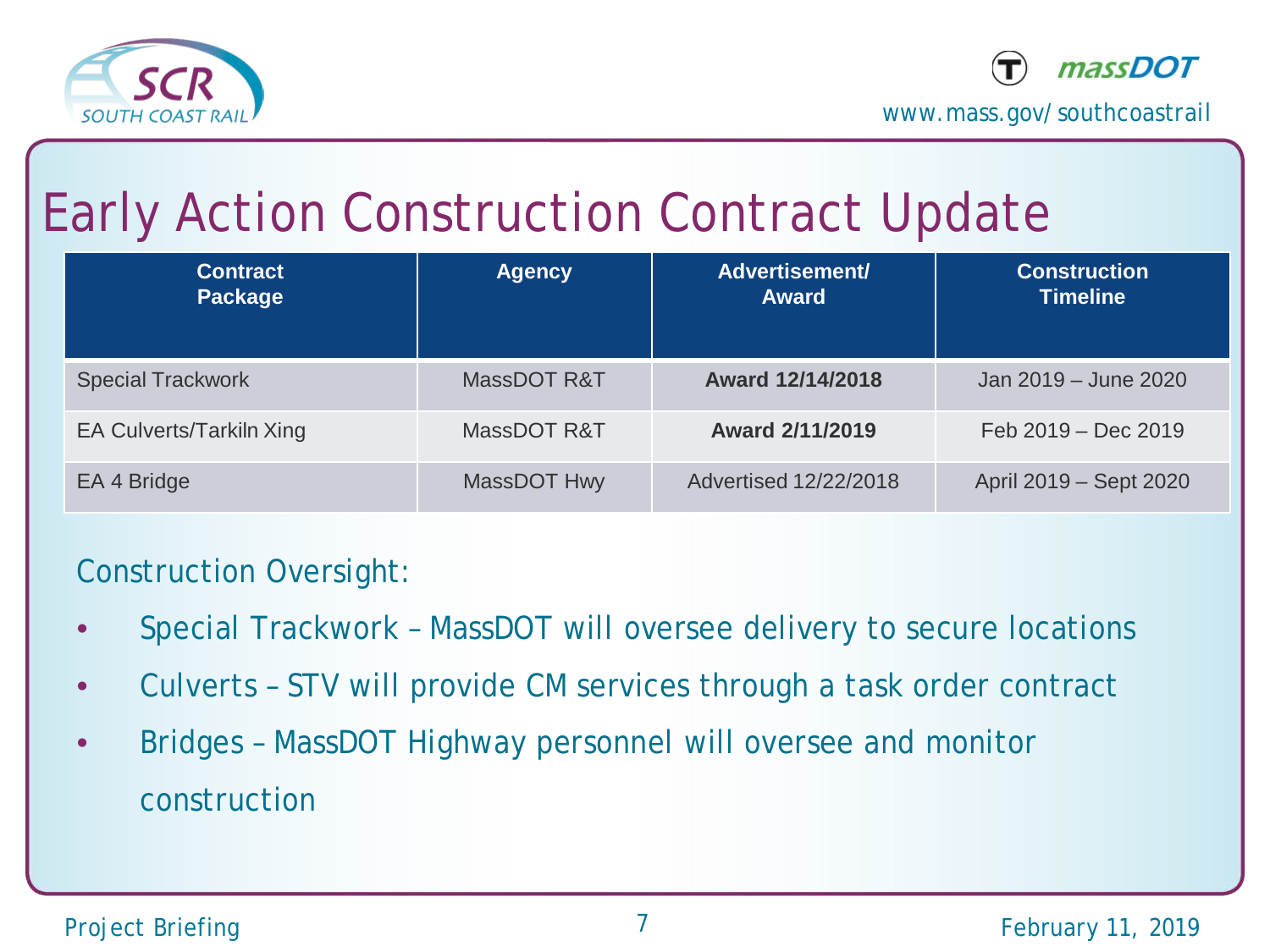



### Early Action Construction Management

| <b>Construction/Procurement Package</b>                              | <b>Responsible</b><br><b>Agency</b>  | <b>Organization</b>                                                                                                                                                             |
|----------------------------------------------------------------------|--------------------------------------|---------------------------------------------------------------------------------------------------------------------------------------------------------------------------------|
| <b>Special Trackwork Material Procurement</b>                        | MassDOT R&T                          | <b>MassDOT R&amp;T</b> - Management<br><b>MBTA</b> – technical oversight<br><b>VHB/HNTB JV-</b> technical support and<br>coordination w/ major construction<br>packages         |
| Early Action Culverts Construction Pkg.<br>(63 culverts)             | MassDOT R&T                          | <b>MassDOT R&amp;T</b> - STV will provide<br>resident engineers/Inspectors<br><b>MBTA</b> – technical oversight<br><b>VHB/HNTB JV-</b> construction phase<br>services           |
| Early Action 4-Bridge Construction Pkg. &<br>Route 24 Highway Bridge | MassDOT Highway<br><b>District 5</b> | <b>MassDOT Highway - Construction</b><br>management, resident engineers,<br>inspectors<br><b>MBTA-technical oversight</b><br><b>VHB/HNTB JV-</b> construction phase<br>services |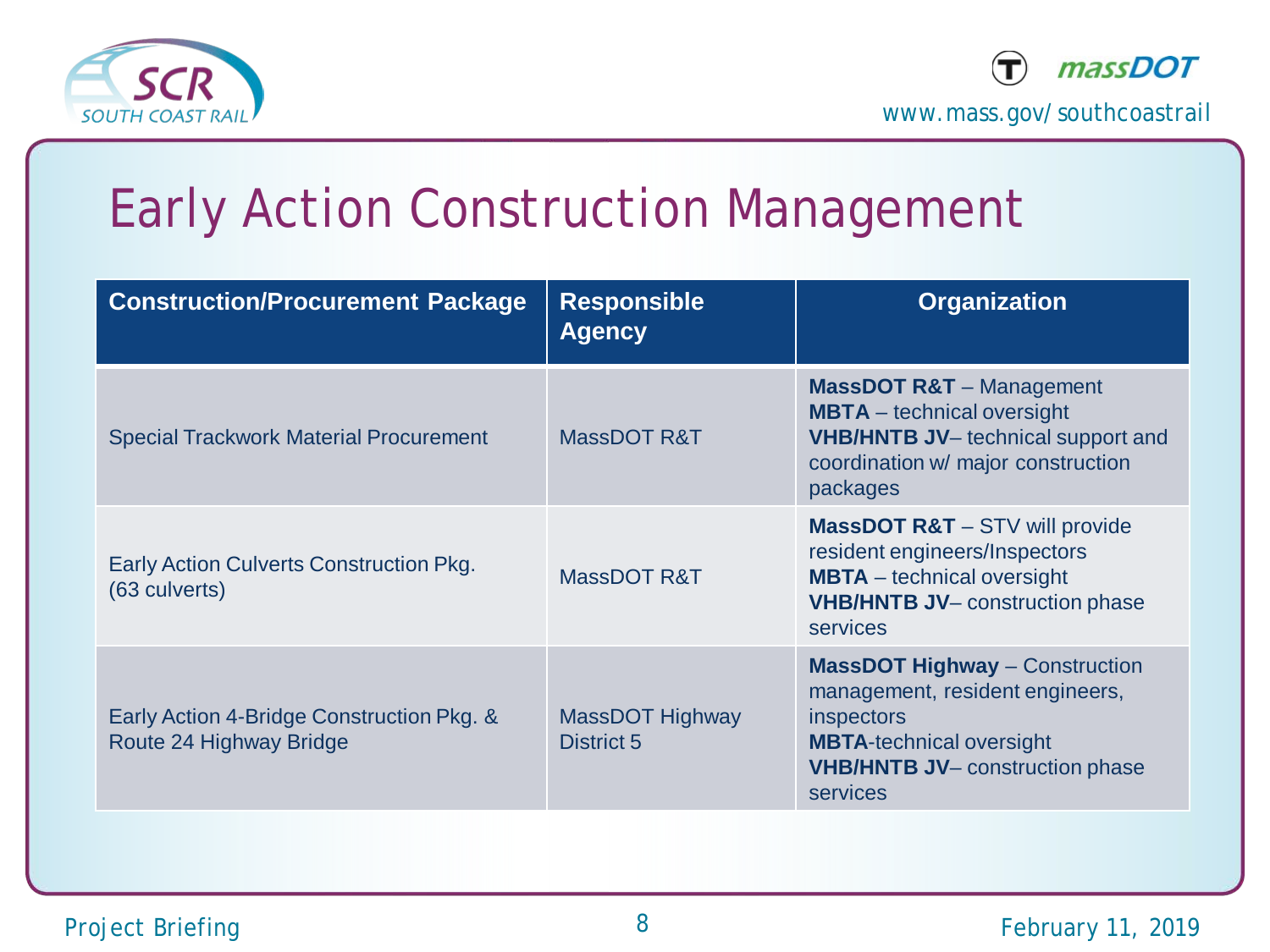



#### O&M Cost Approach

- Coordinating with MBTA Railroad Operations
- **Operations** 
	- Submitted Draft Schedule
	- Determine additional crew needs
	- Calculate incremental increase in operating hours
- **Maintenance** 
	- Provided list of infrastructure
	- Develop crew sizes to maintain an additional 38 miles of right-of way

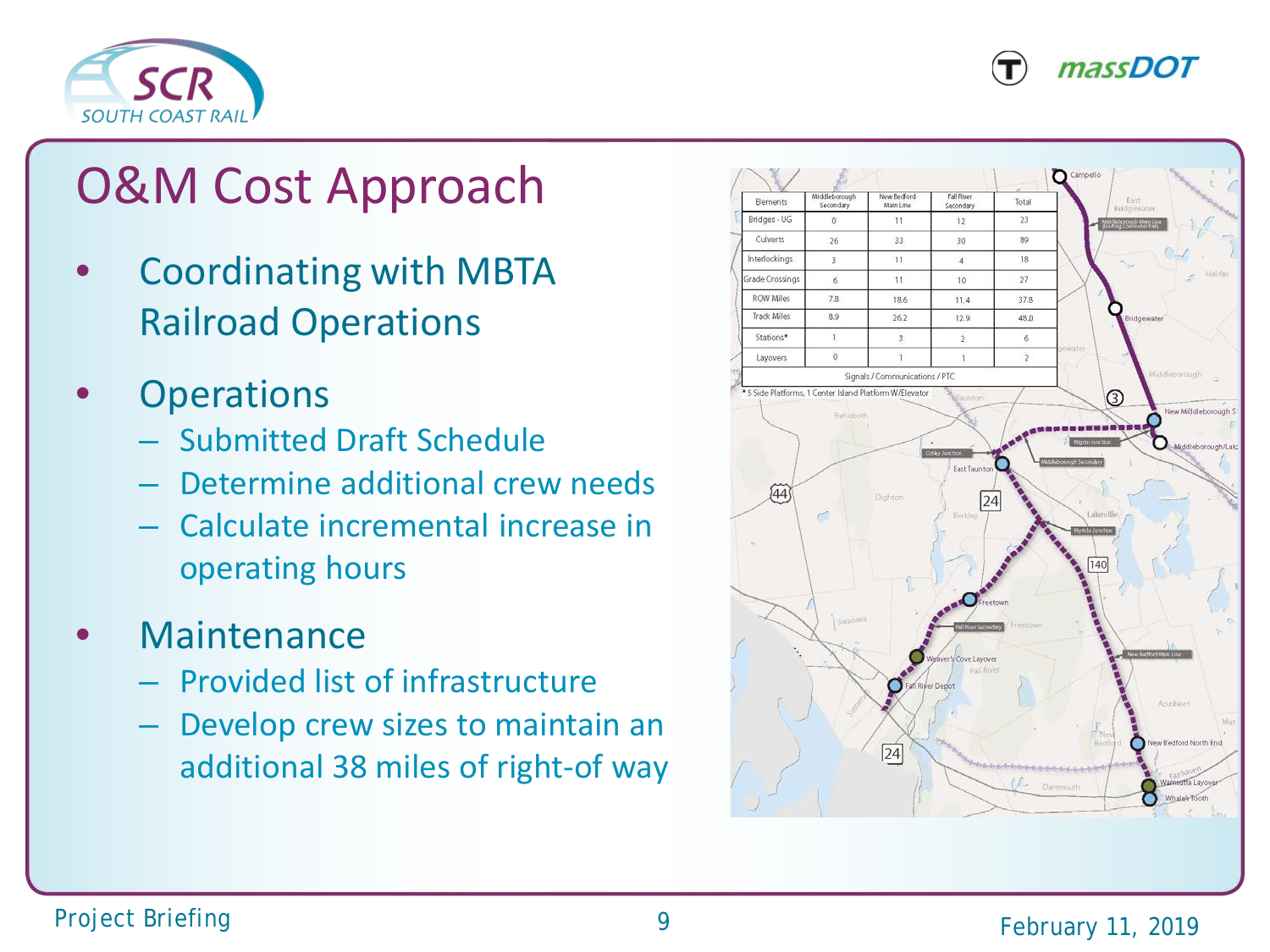



| Phase 1 - Real Estate Overview         |                             |                |                                          |                                              |                                              |                |                                                                                          |
|----------------------------------------|-----------------------------|----------------|------------------------------------------|----------------------------------------------|----------------------------------------------|----------------|------------------------------------------------------------------------------------------|
| <b>Contract</b><br><b>Package</b>      | # of Full<br><b>Takings</b> |                | # of<br><b>Partial</b><br><b>Takings</b> | # of<br><b>Permanent</b><br><b>Easements</b> | # of<br><b>Temporary</b><br><b>Easements</b> | <b>Leases</b>  | <b>Acquisition</b><br><b>Timeline for Offer</b><br><b>Letters to</b><br><b>Recording</b> |
| <b>EA Culverts/Tarkiln</b><br>Xing     | 26 License Agreements       |                |                                          |                                              |                                              |                | Aug 14, 2018 -<br>December 31, 2018                                                      |
| EA 4 Bridge                            | No easements are necessary  |                |                                          |                                              |                                              |                |                                                                                          |
| Rt. 24 Highway<br><b>Bridge</b>        | No easements are necessary  |                |                                          |                                              |                                              |                |                                                                                          |
| New Bedford ML &<br>Middleborough Sec. | $\overline{4}$              | 6              | 36                                       |                                              | 18                                           | 6              | Oct 2018 - Jun 2019                                                                      |
| <b>Fall River Secondary</b>            | 6                           | 1              | $\overline{7}$                           |                                              | 24                                           | $\overline{0}$ | Oct 2018 - Aug 2019                                                                      |
| Signals &<br>Communications            | $\Omega$                    | $\Omega$       | 50                                       |                                              | 38                                           | $\overline{0}$ | Feb 2019 - Sep 2019                                                                      |
| <b>Total</b>                           | 10                          | $\overline{7}$ | 93                                       |                                              | 80                                           | 6              |                                                                                          |
|                                        |                             |                |                                          |                                              |                                              |                |                                                                                          |

#### Project Briefing **10** 10 February 11, 2019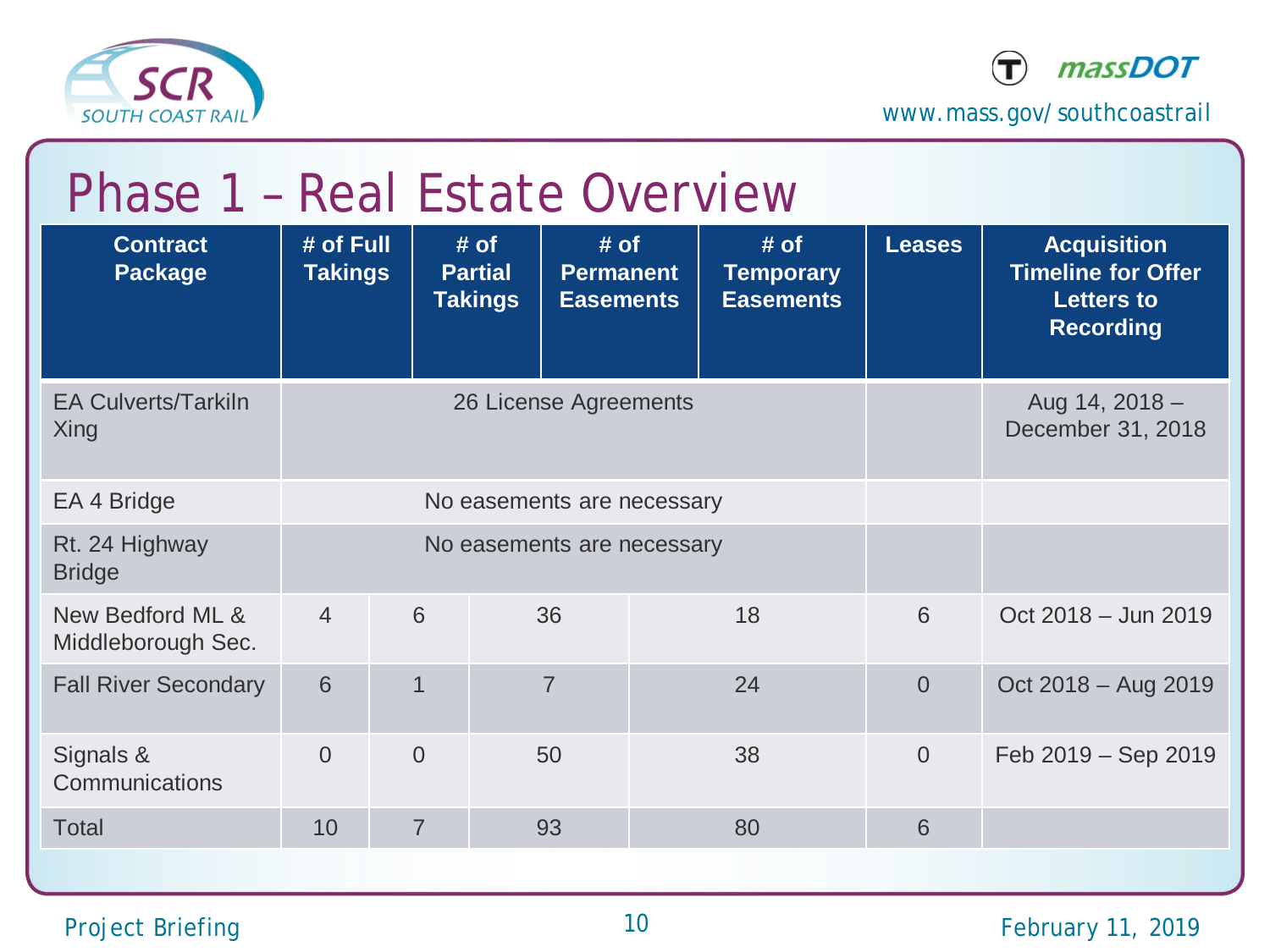



#### FY2019 Planned Authorizations

FY 2019-2023 CIP Funding for SCR- \$108M

| <b>Package/Service</b>                                   | <b>Cost</b> | <b>Notes</b>                                                                                                                                                                                                                                                                               |
|----------------------------------------------------------|-------------|--------------------------------------------------------------------------------------------------------------------------------------------------------------------------------------------------------------------------------------------------------------------------------------------|
| <b>Special Trackwork Material Procurement</b>            | \$9.8M      | <b>Advertise-September 2018</b><br>Award-December 14, 2018<br>Schedule-1 to 2 year delivery schedule                                                                                                                                                                                       |
| Early Action Culverts Construction Pkg.<br>(67 culverts) | \$18.4M     | Advertise-November 2018<br>Award-Bids opened January 16, 2019<br>Substantial Completion - December 2019                                                                                                                                                                                    |
| Early Action 4-Bridge Construction Pkg.                  | \$26.0M     | <b>Advertise-December 2018</b><br>Award-Bid opening scheduled for March 26, 2019<br>Substantial Completion - September 2020                                                                                                                                                                |
| <b>Real Estate</b>                                       | \$21.2M     | Documentation Prep-On-going thru April 2019<br>Extend Offers - October 2018 thru August 2019                                                                                                                                                                                               |
| <b>Design Services</b>                                   | \$25.0M     | Program Management Services - on-going thru FY2023<br>Final Design - on-going through April 2019<br><b>Const Phase Services-Early Action contracts only</b><br>Full Build Preliminary Design - advance toward 30%<br>design<br><b>Design Standards</b> – stations, signal & communications |
| Force Account/Other Costs                                | \$7.6M      | Costs for on-going force account/services with railroads,<br>utilities, owner's rep, PTC design, vehicle procurement                                                                                                                                                                       |
| <b>TOTAL</b>                                             | \$108.0M    |                                                                                                                                                                                                                                                                                            |